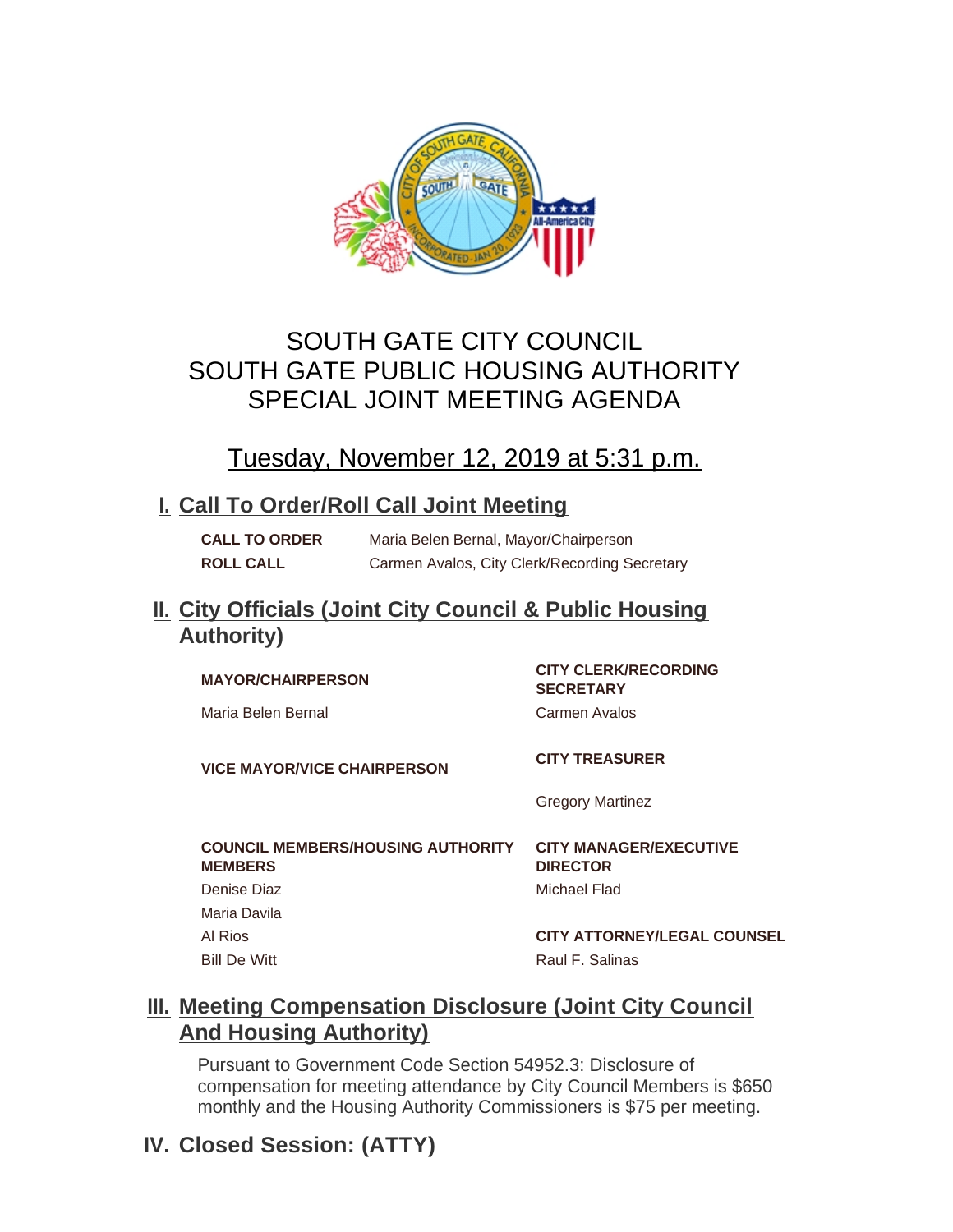#### **1. CONFERENCE WITH LEGAL COUNSEL – REAL PROPERTY NEGOTIATIONS**

Pursuant to Government Code Section 54956.8

Property APN: 6204-025-039 Property Address: 9019 Long Beach Boulevard, South Gate, CA 90280 City Negotiator: Michael Flad, City Manager Negotiating with: Jon Ungvari and Susan Ungvari, Trustees of the Ungvari Family Trust Under Negotiation: Terms of Purchase

Documents:

#### [ITEM 1 REPORT 111219 JOINT CLOSED SESSION.PDF](http://www.cityofsouthgate.org/AgendaCenter/ViewFile/Item/8284?fileID=20279)

# **V.** Open Session Agenda

#### **1. Resolution Approving The Purchase And Sale Agreement**

The City Council and South Gate Public Housing Authority will consider: (CD)

a. Adopting a **Resolution** approving the Purchase and Sale Agreement for 9019 Long Beach Boulevard (APN 6204-025-039) between the South Gate Public Housing Authority and Jon Ungvari and Susan Ungvari, Trustees of the Ungvari Family Trust; and

b. Authorizing the Chairperson of the South Gate Public Housing Authority to execute the Purchase and Sale Agreement in a form acceptable to the City Attorney/Legal Counsel.

Documents:

#### [ITEM 1 REPORT 111219 JOINT.PDF](http://www.cityofsouthgate.org/AgendaCenter/ViewFile/Item/8282?fileID=20268)

#### **2. Minutes**

The City Council and South Gate Public Housing Authority will consider approving the Joint Special Meeting minutes of December 11, 2018. (CLERK)

Documents:

#### [ITEM 2 REPORT 111219 JOINT.PDF](http://www.cityofsouthgate.org/AgendaCenter/ViewFile/Item/8283?fileID=20269)

### **Special Meeting Adjournment VI.**

I, Carmen Avalos, City Clerk, certify that a true and correct copy of the foregoing Meeting Agenda was posted on November 7, 2019 at 5:00